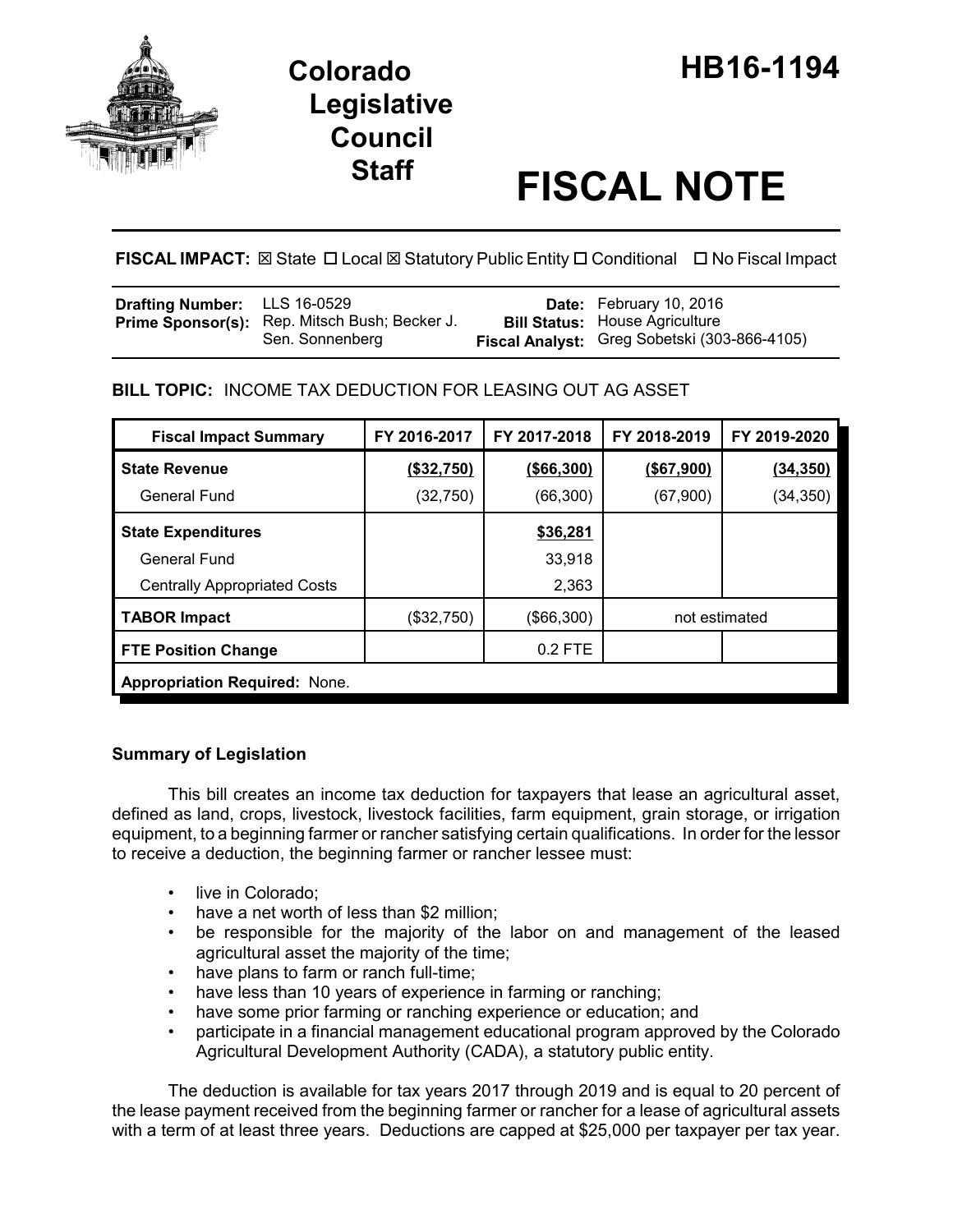February 10, 2016

When filing their state income tax return, taxpayers must submit a deduction certificate from the CADA and a copy of the lessee's IRS Schedule F indicating profit or loss from farming. The CADA is permitted to issue a maximum of 100 deduction certificates each tax year and must notify the Department of Revenue of all deductions awarded.

#### **State Revenue**

State General Fund revenue is expected to decrease by \$32,750 in FY 2016-17, \$66,300 in FY 2017-18, \$67,900 in FY 2018-19, and \$34,350 in FY 2019-20. The estimates for FY 2016-17 and FY 2019-20 reflect half-year impacts.

*Assumptions.* According to the Colorado agricultural census for 2012, there were 2,451 farmers and ranchers who leased land, buildings, machinery, equipment or livestock. Because approximately 30 percent of Colorado farmers and ranchers operating in 2012 reported less than 10 years of experience in the industry, 727 of the lessee farmers and ranchers are assumed to fall within the range of experience required for a lessor to claim the deduction in the bill. It is assumed that 100 lessors will claim the deduction each tax year, the maximum allowed in the bill.

For deduction claimants, state taxable income is assumed to be reduced by an average of \$14,146 for tax year 2017, and by an average of \$14,489 for tax year 2018. Leases are based on agricultural census data on tenant farm and ranch expenditures for leased agricultural assets in 2012 and grown annually by a historical average of the producer price index for farm products.

### **TABOR Impact**

This bill reduces state revenue from income taxes, which will reduce the amount of money required to be refunded under TABOR. TABOR refunds are paid out of the General Fund. Since the bill reduces both revenue to the General Fund and the refund obligation by equal amounts, there is no net impact on the amount of money available in the General Fund for the budget. However, the bill will reduce money available for the General Fund budget in the future during years the state does not collect money above the TABOR limit.

#### **State Expenditures**

One-time state General Fund expenditures will increase by \$36,281 and 0.2 FTE in FY 2017-18. Expenditures are summarized in Table 1 and detailed below.

| Table 1. Expenditures Under HB16-1194 |            |            |  |  |  |  |
|---------------------------------------|------------|------------|--|--|--|--|
| <b>Cost Components</b>                | FY 2016-17 | FY 2017-18 |  |  |  |  |
| <b>Personal Services</b>              | \$0        | \$8,518    |  |  |  |  |
| FTE.                                  |            | $0.2$ FTE  |  |  |  |  |
| <b>Computer Programming</b>           |            | 23,000     |  |  |  |  |
| Document Management                   |            | 2,400      |  |  |  |  |
| Centrally Appropriated Costs*         |            | 2,363      |  |  |  |  |
| <b>TOTAL</b>                          | \$0        | \$36,281   |  |  |  |  |

*\* Centrally appropriated costs are not included in the bill's appropriation.*